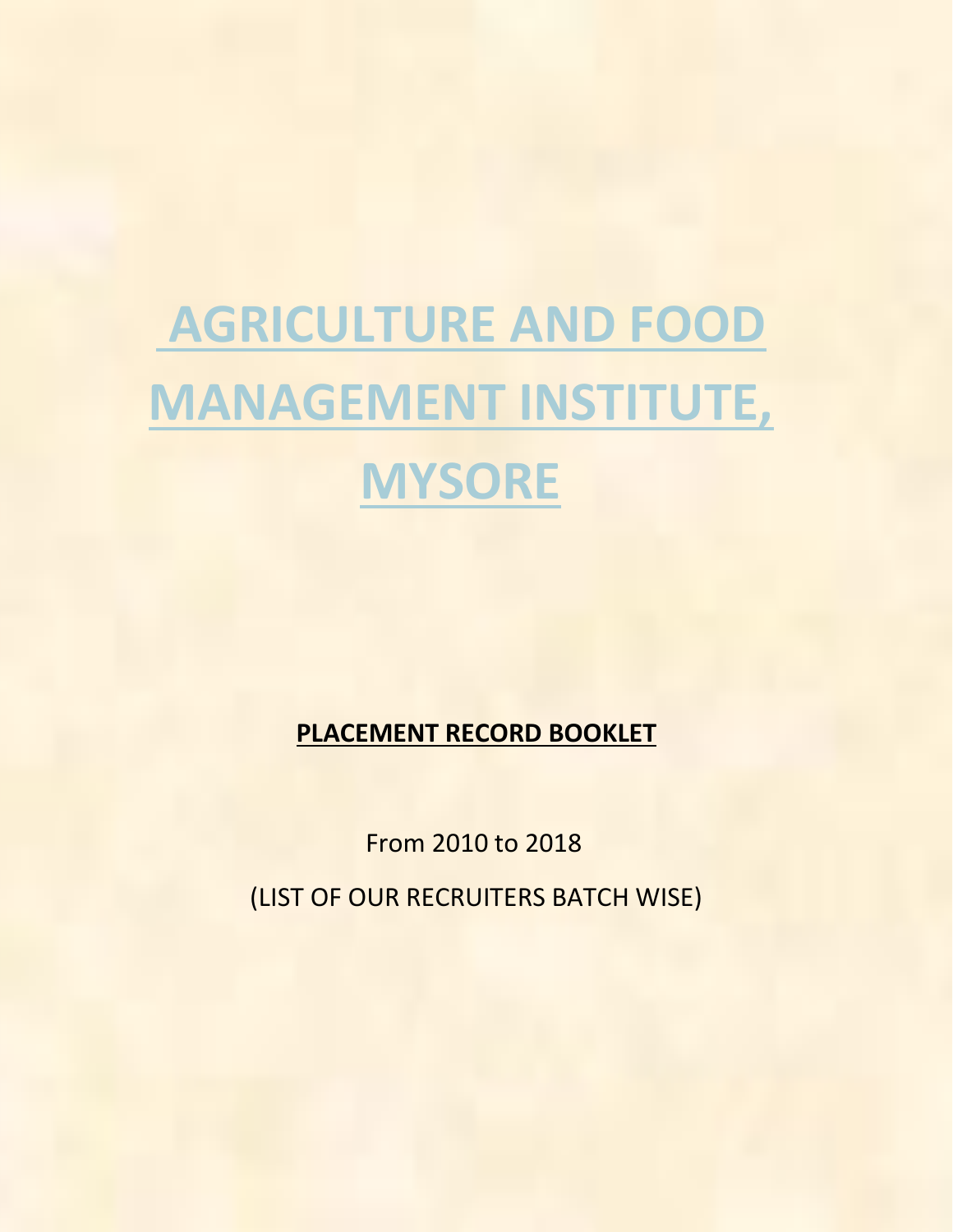Agriculture and Food Management Institute (AFMI), Mysore firmly believes that none of his student should go without job upon completion of his degree. We are working accordingly through our fully dedicated placement cell. Our achievement in this regard will be reflected from the following mentioned names of our few recruiters:

## **Name of our Recruiters Batch wise for Internship and Final Placement**

|         | <b>Internship</b>                                                                  | <b>Final placement</b>                                   |
|---------|------------------------------------------------------------------------------------|----------------------------------------------------------|
| 2008-10 | <b>Nestle India Ltd. Nanjangud</b>                                                 | <b>IDBI Bank</b>                                         |
|         | Parle India Ltd. Mumbai                                                            | <b>Metahelix Life Sciences</b>                           |
|         | <b>Cargill India Limited, Bangalore</b>                                            | <b>ASSEFA - International NGO</b>                        |
|         | <b>Kamani Oil Industries, Mumbai</b>                                               | <b>Karturi Global, Bangalore</b>                         |
|         | <b>Britannia Industries limited,</b><br><b>Bangalore</b>                           | <b>MTR, Bangalore</b>                                    |
|         | <b>I-Concept, Hyderabad.</b>                                                       | <b>Green Earth Fresh, Ooty</b>                           |
|         | <b>SAB Miller India Ltd, Bangalore</b>                                             | <b>Invensoft, Mysore</b>                                 |
|         | <b>Dairy Ice-creams and Frozen Foods</b><br>Pvt. Ltd                               | <b>Bayer crop sciences, Bangalore</b>                    |
|         | <b>Jain Irrigation System Limited,</b><br><b>Jalgaon</b>                           | Monsanto India Ltd., Mumbai                              |
|         | <b>Bharathi Delmonte's Field Fresh</b><br><b>Private Ltd, Gurgaon</b>              | <b>Sundaram Finance, Chennai</b>                         |
|         | <b>Comat Technologies PVT. LTD,</b><br><b>Bangalore</b>                            | <b>Union Bank of India</b>                               |
|         | <b>Sodexho Food and Facilities</b><br><b>Management</b><br>India Pvt, Ltd., Mumbai | <b>Vista Processed Foods Pvt, Ltd.,</b><br><b>Mumbai</b> |
|         | Roha Dyechem, Mumbai.                                                              | <b>Novo Transfers Pvt, Ltd, Mumbai</b>                   |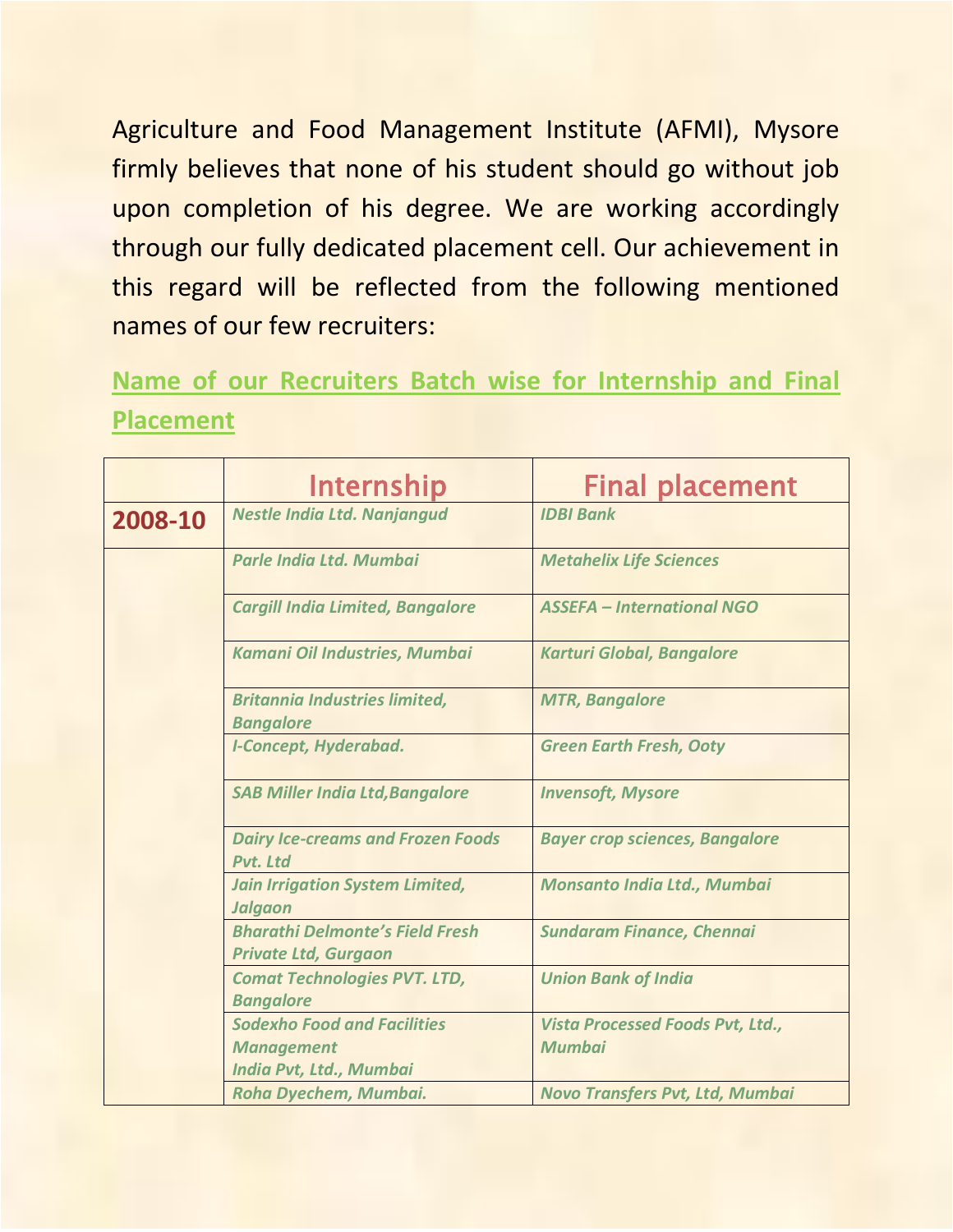| 2008-10 | <b>Agriculture and Food Analysis and</b>                                                                                                        | Nagarjuna Fertilizers, Hyderabad                                                                                                  |
|---------|-------------------------------------------------------------------------------------------------------------------------------------------------|-----------------------------------------------------------------------------------------------------------------------------------|
|         | <b>Research Institute</b>                                                                                                                       |                                                                                                                                   |
|         | (NAFARI), Pune                                                                                                                                  |                                                                                                                                   |
|         | <b>Amul (GCMMF) Ltd., Gujrat</b>                                                                                                                | <b>Biostadt India Ltd.</b>                                                                                                        |
|         | <b>Praveen Masalewale, Pune</b>                                                                                                                 | <b>OMFED, Orissa</b>                                                                                                              |
|         | <b>Green Earth Fresh Produce Pvt.</b><br>Limited, Coonoor. T.N                                                                                  | <b>Nuziveedu Seeds Pvt. Ltd.</b>                                                                                                  |
|         |                                                                                                                                                 | <b>Sriram Bioseed Genetics</b>                                                                                                    |
|         | <b>The Vanity Case Group of Companies,</b><br><b>Mumbai</b>                                                                                     |                                                                                                                                   |
|         | <b>Madam Agro Food Industry Pvt.Ltd.</b><br><b>Mumbai</b>                                                                                       | <b>Basix India Ltd.</b>                                                                                                           |
|         |                                                                                                                                                 |                                                                                                                                   |
|         | <b>Vista Processed Food Pvt Ltd.,</b><br><b>Mumbai</b>                                                                                          | <b>UniColloids Impex Pvt. Ltd.</b>                                                                                                |
|         | <b>Orissa State Cooperative milk</b><br>producers Federation, Bhuvneswar.                                                                       | <b>Mc.Pai &amp; company, Dubai</b>                                                                                                |
|         | <b>ECOCERT India Pvt. Ltd,</b>                                                                                                                  | Mc.Pai & company, Uganda                                                                                                          |
|         | <b>Amrit Food (A division of Amrit Corp),</b>                                                                                                   |                                                                                                                                   |
|         | <b>Gaziabad (U.P.)</b>                                                                                                                          |                                                                                                                                   |
|         | <b>Sai Prasad Foods Ltd, Pune</b>                                                                                                               |                                                                                                                                   |
|         | Heritage Foods India Ltd., Kolhapur                                                                                                             |                                                                                                                                   |
|         | <b>Pepsico India Ltd, Gurgaon</b>                                                                                                               |                                                                                                                                   |
|         | <b>Nuziveedu Seeds Pvt Ltd, Guntur.</b>                                                                                                         |                                                                                                                                   |
|         | Parle Biscuits, Neemrana Rajasthan.                                                                                                             |                                                                                                                                   |
| 2009-11 | Akashya Food Park Ltd., Karnatka                                                                                                                | <b>Foretell Business Solutions Pvt</b><br><b>Ltd, Bangalore</b>                                                                   |
|         | <b>Gobal Agri System, Delhi</b>                                                                                                                 | <b>Sundaram Finance</b>                                                                                                           |
|         | <b>Pepsico India Limited</b>                                                                                                                    | <b>Envirocare Labs Itd, Mumbai</b>                                                                                                |
|         | <b>Nestle India Ltd. Nanjangud</b>                                                                                                              | <b>Fishery Dept. Govt.Job</b>                                                                                                     |
|         | <b>Marico India Limited</b>                                                                                                                     | <b>Union Bank of India</b>                                                                                                        |
|         | <b>Vista Processed Food Pvt Ltd.,</b>                                                                                                           | <b>Symbiometric Innovations India Pvt.</b>                                                                                        |
|         | <b>Mumbai</b>                                                                                                                                   | <b>Limited, Bangalore</b>                                                                                                         |
|         | <b>Crust and Crumb Food Ingredients</b><br><b>Limited, Hyderabad</b>                                                                            | <b>VKLSpices, Kerla</b>                                                                                                           |
|         |                                                                                                                                                 |                                                                                                                                   |
|         |                                                                                                                                                 |                                                                                                                                   |
|         |                                                                                                                                                 |                                                                                                                                   |
|         | <b>Davars MP Organics</b>                                                                                                                       | <b>Unicollides, Mumbai</b>                                                                                                        |
|         |                                                                                                                                                 |                                                                                                                                   |
|         |                                                                                                                                                 |                                                                                                                                   |
|         |                                                                                                                                                 |                                                                                                                                   |
|         | <b>Sodexho Food and Facilities</b><br><b>Management</b><br><b>India Pvt, Ltd., Mumbai</b><br><b>Rico Winery, Bijapur</b><br><b>VAPCOL, Pune</b> | <b>BIG DRUM, Hyderabad</b><br><b>Cargill India Limited, Bangalore</b><br><b>Britannia Industries limited,</b><br><b>Bangalore</b> |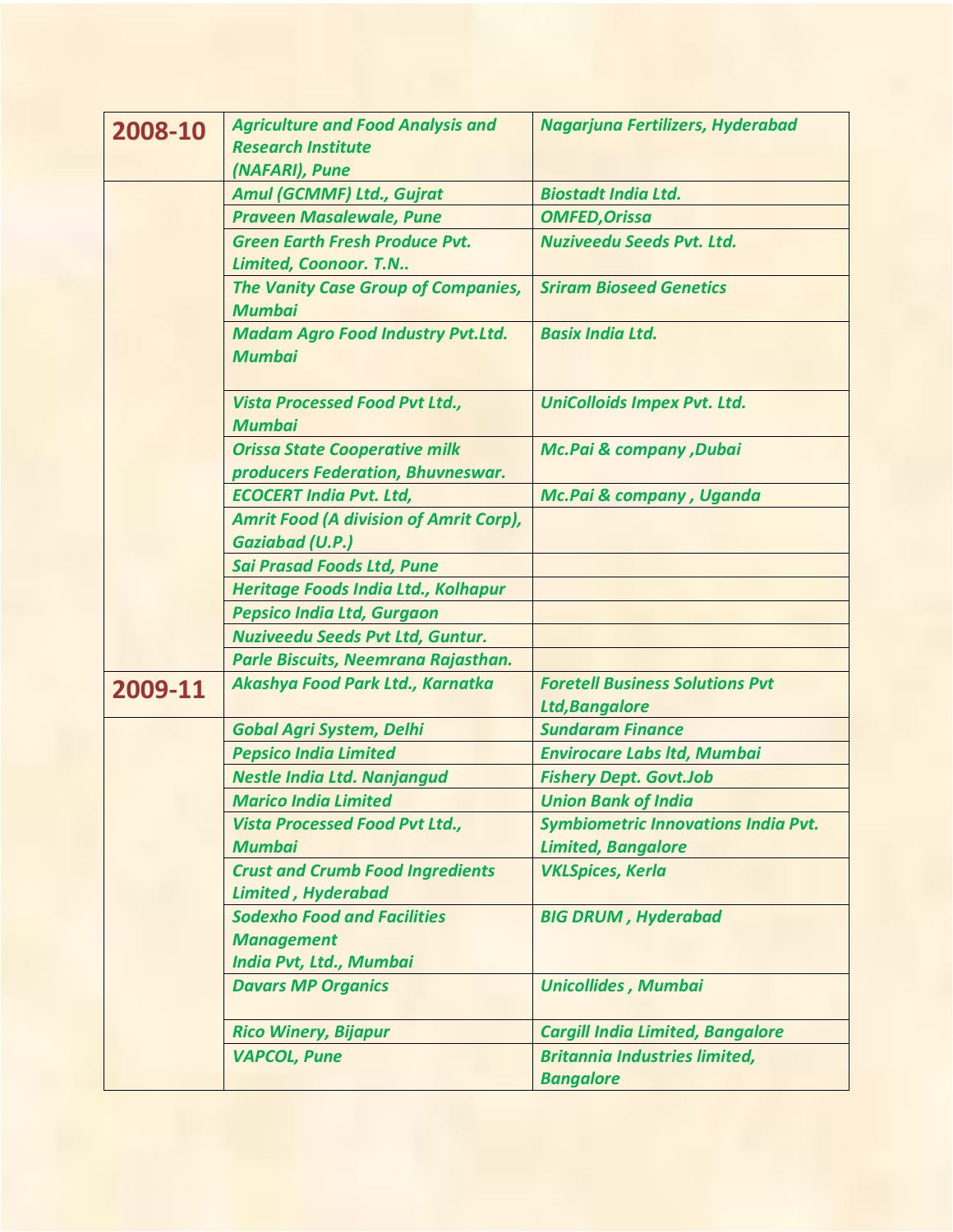| 2009-11 | Sensient India Pvt. Limited, Mumbai                                                       | <b>Crust and Crumb Food Ingredients</b>        |
|---------|-------------------------------------------------------------------------------------------|------------------------------------------------|
|         |                                                                                           | <b>Limited, Hyderabad</b>                      |
|         | <b>Symbiometric Innovations India Pvt.</b>                                                | <b>Jain Irrigation System Limited, Jalgaon</b> |
|         | <b>Limited, Bangalore</b>                                                                 |                                                |
|         | Katra Phytochem India Pvt. Ltd.                                                           | <b>Envirocare Labs Itd</b>                     |
|         | <b>Planning Commission Govt. of India (</b>                                               | <b>Mc.Pai &amp; company, Dubai</b>             |
|         | <b>Agriculture Division), New Delhi</b>                                                   |                                                |
|         | <b>Mapro India Limited</b>                                                                |                                                |
| 2010-12 | <b>Field Fresh Foods Pvt. Ltd.</b>                                                        | <b>Crystal Crop Sciences</b>                   |
|         | <b>Karnataka Milk Federation, Dharwad</b>                                                 | <b>Karnataka Milk Federation,</b>              |
|         |                                                                                           | Lakmanhalli, Dharwad                           |
|         | <b>East Resource Group Consulting</b>                                                     | <b>Brenntag</b>                                |
|         | <b>Vista Processed Foods Ltd.</b>                                                         | <b>Nagarjuna Fertilizers</b>                   |
|         | <b>Kaushalya Foundation, Bihar</b>                                                        | <b>Multiplex Green</b>                         |
|         | <b>Roha Dyechem</b>                                                                       | <b>Vista Processed Foods Pvt Ltd</b>           |
|         | <b>Marico Ltd</b>                                                                         | <b>Zuari Fertilizers</b>                       |
|         | <b>WeikField Foods Pvt.Ltd</b>                                                            | <b>CP Seeds</b>                                |
|         | <b>Sundaram Finance</b>                                                                   | <b>BALAN NATURAL FOODS (P) LIMITED</b>         |
|         | <b>Bharathi DelMonte</b>                                                                  | <b>Unicolloids</b>                             |
|         | <b>3P Solutions Pyt.Ltd</b>                                                               | <b>SB Sugar Free</b>                           |
|         | <b>MTR Foods Pvt. Ltd</b>                                                                 | <b>Sundaram Finance</b>                        |
|         | <b>Nestle India Ltd. Nanjangud</b>                                                        | <b>VKL Spices</b>                              |
|         | Parle India Ltd. Mumbai                                                                   | <b>BALAN NATURAL FOODS (P) LIMITED</b>         |
|         | Sensient India Pvt. Limited, Mumbai                                                       | <b>Sundaram Finance</b>                        |
|         | <b>Symbiometric Innovations India Pvt.</b><br><b>Limited, Bangalore</b>                   | <b>SAFL</b>                                    |
|         | Katra Phytochem India Pvt. Ltd.                                                           | <b>Bharathi DelMonte</b>                       |
|         | <b>Madam Agro Food Industry Pvt.Ltd.</b><br><b>Mumbai</b>                                 | <b>Mc.Pai &amp; company, Dubai</b>             |
|         | <b>Crust and Crumb Food Ingredients</b><br><b>Limited, Hyderabad</b>                      | <b>Nagarjuna Fertilizers</b>                   |
|         | <b>Sodexho Food and Facilities</b><br><b>Management</b><br><b>India Pvt, Ltd., Mumbai</b> | <b>Vista Processed Foods Pvt Ltd</b>           |
|         | <b>Davars MP Organics</b>                                                                 | <b>Britannia Industries Ltd</b>                |
|         | <b>Agriculture and Food Analysis and</b>                                                  | <b>Godrej Tyson</b>                            |
|         | <b>Research Institute</b>                                                                 |                                                |
|         | (NAFARI), Pune                                                                            |                                                |
|         | <b>Amul (GCMMF) Ltd., Gujrat</b>                                                          | <b>MTR Foods Pvt Ltd.</b>                      |
|         |                                                                                           |                                                |
|         | <b>Praveen Masalewale, Pune</b>                                                           | <b>East Resource Group Consulting</b>          |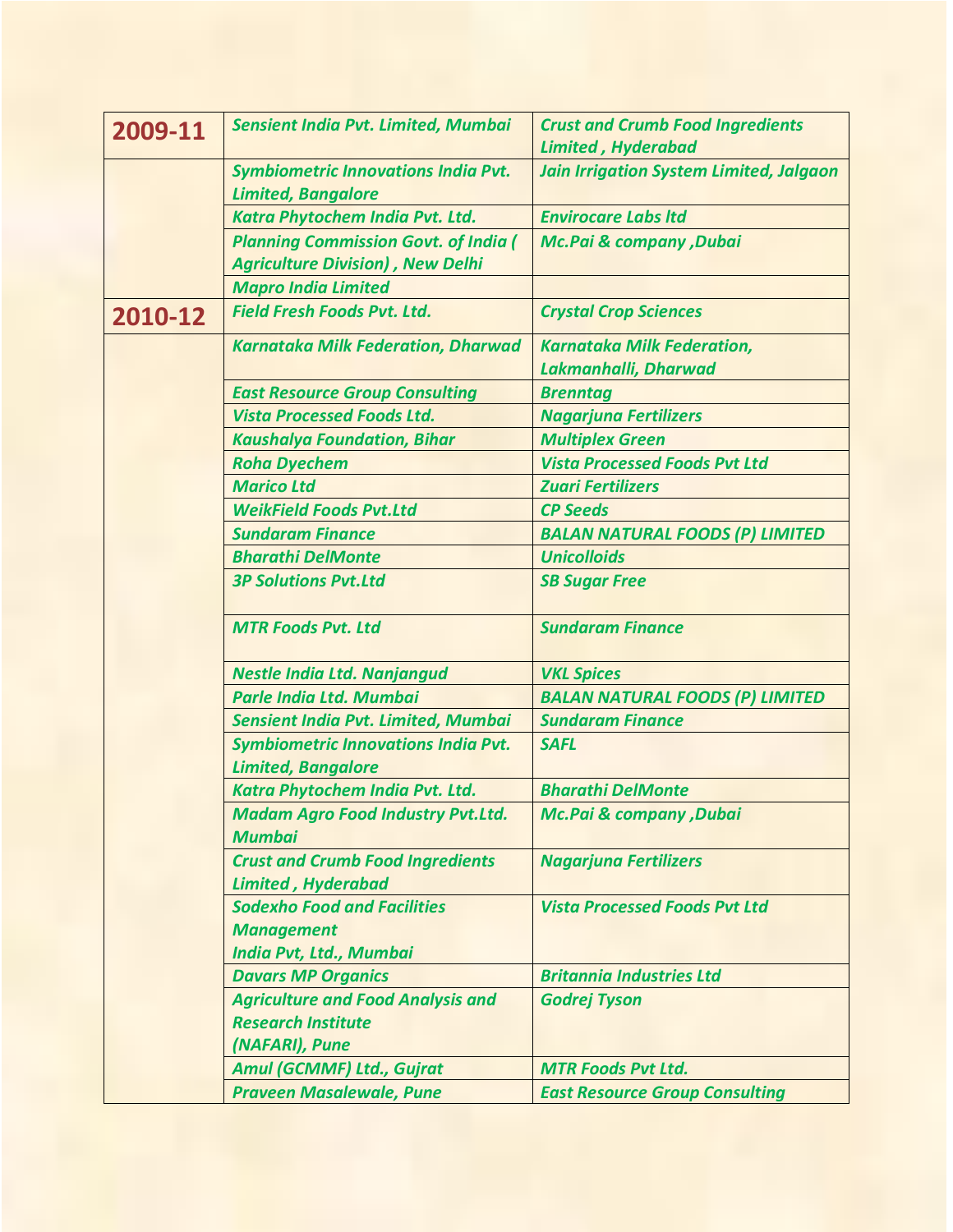|         | <b>Green Earth Fresh Produce Pvt.</b>    | <b>Zuari Fertilizers</b>                   |
|---------|------------------------------------------|--------------------------------------------|
|         | Limited, Coonoor. T.N.                   |                                            |
|         | <b>FSL, Mumbai</b>                       | <b>AB Morris, Bangalore</b>                |
| 2011-13 | <b>Roha Dyechem</b>                      | <b>Dupont</b>                              |
|         | <b>Marico Ltd</b>                        | <b>CP Seeds</b>                            |
|         | <b>WeikField Foods Pvt.Ltd</b>           | <b>Sundaram Finance</b>                    |
|         | <b>Sundaram Finance</b>                  | <b>Dohler India pvt. Limited, Pune</b>     |
|         | <b>Bharathi DelMonte</b>                 | <b>Brenntag</b>                            |
|         | <b>3P Solutions Pyt.Ltd</b>              | <b>Kasat Industries</b>                    |
|         | <b>Jain irrigation</b>                   | <b>Bayer Crop Science</b>                  |
|         | <b>Crust and Crumb Food Ingredients</b>  |                                            |
|         | <b>Limited, Hyderabad</b>                | <b>VKL Spices</b>                          |
|         | <b>Agriculture and Food Analysis and</b> |                                            |
|         | <b>Research Institute</b>                |                                            |
|         | (NAFARI), Pune                           | <b>Bhilai Steel Plant</b>                  |
|         | <b>NABARD</b>                            | <b>Deepak Fertilizer, Pune</b>             |
|         | <b>IFF, Mumbai</b>                       | <b>Dohler India pvt. Limited, Pune</b>     |
|         | <b>Alfa Laval (India)Limited</b>         |                                            |
|         |                                          |                                            |
|         |                                          | <b>Indo Bakels, Pune</b>                   |
|         | <b>Synthite Industries Limited</b>       | <b>Uniborne Food Ingredients</b>           |
|         | <b>Coca Cola</b>                         | <b>Zaika Foods, Nigeria</b>                |
|         | <b>Pepsico India Limited</b>             | <b>Self Entreprenuership</b>               |
|         | <b>Lotte Confectionary</b>               |                                            |
| 2012-14 | <b>Synthite Industries Limited</b>       | <b>PD NAVKAR, Bangalore</b>                |
|         | <b>Jain irrigation</b>                   | <b>SB Sugar Free</b>                       |
|         | <b>WeikField Foods Pvt.Ltd</b>           | <b>Gits Food Pune</b>                      |
|         | <b>Sundram Finance</b>                   | <b>Food tech College Telangana</b>         |
|         | <b>Nagarjuna Fertilizer</b>              | <b>Food tech College Telangana</b>         |
|         | <b>Roha Dyechem</b>                      | <b>Sundaram Finance</b>                    |
|         | <b>SAB Miller</b>                        | <b>Nagarjuna Agrichem</b>                  |
|         | <b>MC Donald</b>                         | <b>Monsanto India Limited</b>              |
|         | <b>KFC</b>                               | <b>Syngenta</b>                            |
|         | <b>Du Pont</b>                           | <b>SAFL (Sustainable Agro Commercial</b>   |
|         |                                          | <b>Finance Pvt. Ltd.)</b>                  |
|         | Katra Phytochem India Pvt. Ltd.          | <b>Adama</b>                               |
|         | <b>Madam Agro Food Industry Pvt.Ltd.</b> |                                            |
|         | <b>Mumbai</b>                            | <b>NBHC</b>                                |
|         | <b>Crust and Crumb Food Ingredients</b>  | <b>Kohinoor Specialty Foods India Pvt.</b> |
|         | <b>Limited, Hyderabad</b>                | Ltd.                                       |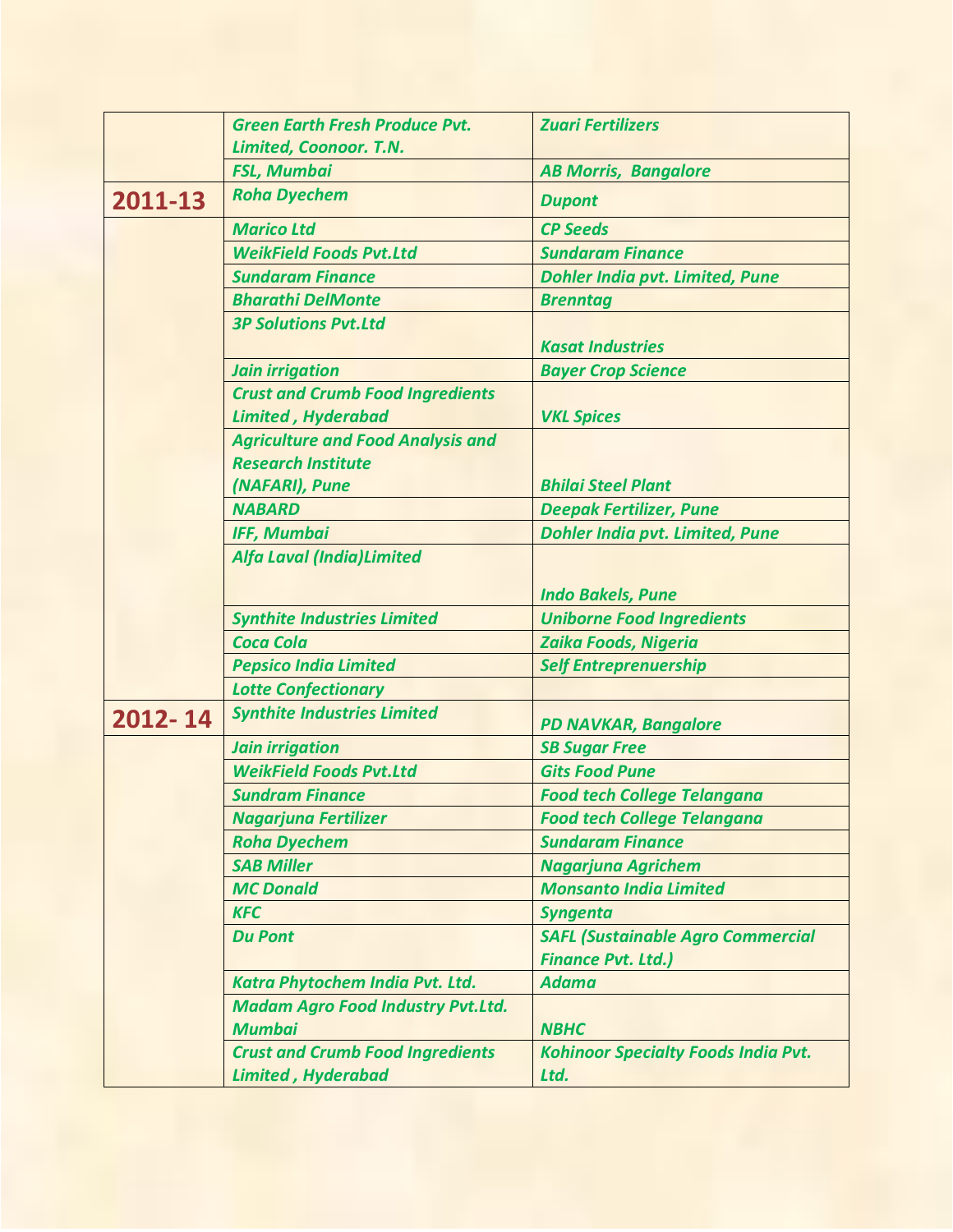| 2012-14 | <b>Pepsico</b>                                 |                                                              |
|---------|------------------------------------------------|--------------------------------------------------------------|
|         |                                                | <b>HDFC</b>                                                  |
|         | Coca Cola                                      | <b>KOTAK Bank</b>                                            |
|         | Parle Agro Pvt., Ltd.,                         | <b>CP Seeds</b>                                              |
|         | <b>SH Kelkar</b>                               | <b>VKL Spices</b>                                            |
|         | <b>ITC LIMITED</b>                             | <b>Field Fresh Foods Pvt. Limited</b>                        |
|         | <b>Fortell Business Solution</b>               | <b>Control Union Certification</b>                           |
|         | <b>BALAN NATURAL FOODS (P) LIMITED</b>         | <b>Unicolloids</b>                                           |
|         | <b>GRB Dairy Foods Private Limited</b>         | <b>FBO Consulting Technical services</b>                     |
|         | Visaka districts milk producers union          | <b>Kubota Agriculture Machinery India</b>                    |
|         | <b>limited</b>                                 | <b>Pvt. Limited</b>                                          |
|         | <b>KFC</b>                                     | <b>Cavin Care</b>                                            |
|         | <b>Nilons Enterprises Pvt. Ltd., Pune</b>      | <b>Bharti Delmonte</b>                                       |
|         | Synergy Techonofin Pvt., Ltd., Delhi           |                                                              |
|         | P K M Food Pvt., Ltd, , Pune                   |                                                              |
|         | <b>Bangaluru Co-Operative Milk Union</b>       |                                                              |
|         | <b>Camson Bio-Technologies Ltd.,</b>           |                                                              |
|         | <b>FBO Consulting &amp; Technical Services</b> |                                                              |
|         | <b>Tata Rallies India Limited</b>              |                                                              |
|         | <b>Aditya Birla Retail Limited</b>             |                                                              |
|         | <b>Yes Bank</b>                                | Al Shihab Al Thahabi Tr. LLC.                                |
|         |                                                | P. O. Box 30681                                              |
|         |                                                | <b>Sharjah-UAE</b>                                           |
| 2013-15 | <b>Coca Cola</b>                               | <b>Kohinoor Specialty Foods India Pvt.</b><br><b>Limited</b> |
|         | <b>Camelin India Limited</b>                   | <b>SAFL</b>                                                  |
|         | <b>Elite Natural Private Limited</b>           | <b>DuPont</b>                                                |
|         | <b>Kotak Mahindra bank</b>                     | <b>Shree Additives</b>                                       |
|         | <b>Synergy Techanaffin Pvt. Ltd.</b>           | <b>United Phosphorus Limited</b>                             |
|         | <b>PKM Foods Pvt. Ltd.</b>                     | <b>Global Foods</b>                                          |
|         | <b>Adita Birla Group</b>                       | <b>Dr. Schar</b>                                             |
|         | <b>Yes Bank</b>                                | <b>Duke Thomson</b>                                          |
|         | <b>BAMUL</b>                                   | <b>Indo gulf Foods</b>                                       |
|         | <b>Camson Seeds Pvt. Ltd</b>                   | <b>VKL Spices</b>                                            |
|         | <b>FBO Consulting</b>                          | <b>Makhteshim-Agan India (ADAMA)</b>                         |
|         | <b>Tata Rallies</b>                            | <b>Mevive International</b>                                  |
|         | <b>Gits Food</b>                               | <b>Kemin India Limited</b>                                   |
|         | <b>Mapro Foods Pvt. Ltd.</b>                   | <b>Synergy InfoTech</b>                                      |
|         | <b>Vista Foods</b>                             | <b>Gits Food</b>                                             |
|         | <b>Adinath Agro</b>                            | <b>Capious Biotech</b>                                       |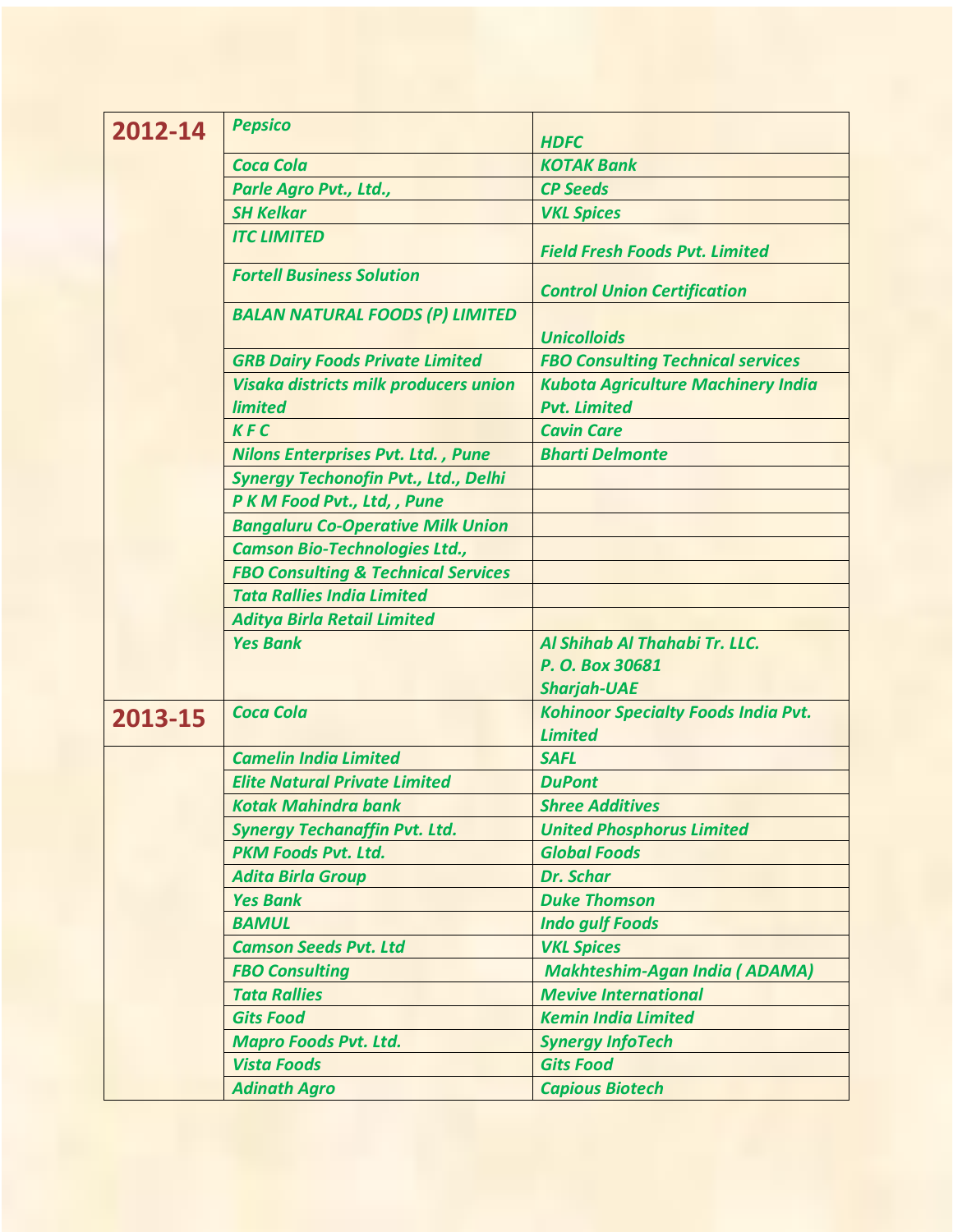|         | <b>Mapro Foods</b>                                       | <b>Nature Biofoods</b>                       |
|---------|----------------------------------------------------------|----------------------------------------------|
|         | <b>Indira foods</b>                                      | <b>SH Kelkar</b>                             |
|         | <b>Unibic Pvt. Ltd.</b>                                  | <b>Global Flavors</b>                        |
|         | <b>Ecocert</b>                                           | <b>Synergy InfoTech</b>                      |
|         | ITC                                                      | <b>Tata Rallies</b>                          |
|         | <b>Aadma</b>                                             | <b>Control Union certifications</b>          |
|         | <b>Parle Agro</b>                                        | <b>Bharti Delmonte</b>                       |
|         |                                                          | <b>CP</b> Seeds                              |
|         |                                                          | <b>Anglovaal Industries, South Africa</b>    |
|         | <b>Internship</b>                                        | <b>Final placement</b>                       |
| 2014-16 | <b>Amar Organics</b>                                     | <b>NBHC</b>                                  |
|         | <b>PD NAVKAR</b>                                         | <b>DKSH</b>                                  |
|         | <b>Camlin Fine Sciences</b>                              | <b>NCML</b>                                  |
|         | <b>Camson Seeds Pvt. Ltd</b>                             | <b>Amar Organics</b>                         |
|         | <b>FBO Consulting</b>                                    | <b>PD NAVKAR</b>                             |
|         | <b>Tata Rallies</b>                                      | <b>Camlin Fine Sciences</b>                  |
|         | <b>NBHC</b>                                              | <b>Synergy InfoTech</b>                      |
|         | <b>NCML</b>                                              | <b>Vimta Labs Pvt. Ltd</b>                   |
|         | <b>Vimta Labs Pvt. Ltd</b>                               | <b>Tata Rallies</b>                          |
|         | Kemin India Pvt., Ltd.,                                  | <b>DuPont</b>                                |
|         | <b>Brenntag Industries India Pvt., Ltd.,</b>             | <b>SH Kelkar</b>                             |
|         | <b>Bharti Delmonte</b>                                   | <b>Global Flavors</b>                        |
|         | Field Fresh Foods Pvt., Ltd.,                            | <b>Peony Foods</b>                           |
|         | <b>Fortell Business Solutions Pvt., Ltd.,</b>            | <b>Duke Thomson</b>                          |
|         | ITC                                                      | <b>Dr. Schar</b>                             |
|         | <b>Kohinoor Specialty Foods India (P)</b><br>Ltd.,       | <b>Uni Collids</b>                           |
|         | <b>Kotak Mahindra Bank</b>                               | Field Fresh Foods Pvt., Ltd.,                |
|         | <b>Kubota Agriculture Machinery India</b><br>Pvt., Ltd., | Gits Foods Pvt., Ltd.,                       |
|         | Makhtesium Agan Pvt., Ltd.,                              | Makhtesium Agan Pvt., Ltd.,                  |
|         | Nestle India Ltd.,                                       | Nagarjuna Fertilizer                         |
|         | <b>Nilons Enterprise Pvt., Ltd.,</b>                     | <b>Nature Bio Foods</b>                      |
|         | <b>Nature Talents Academy &amp; Intaglio</b>             | <b>Sundaram Finance</b>                      |
|         | <b>VKL</b>                                               | <b>SAFAL Finance Ltd.,</b>                   |
|         | <b>Visakha Dairy</b>                                     | <b>Bharti Delmonte</b>                       |
|         | <b>Vista Foods</b>                                       | <b>Brenntag Industries India Pvt., Ltd.,</b> |
|         | <b>Parle Agro</b>                                        | <b>Cavin Care</b>                            |
|         |                                                          | <b>Control Union Certification</b>           |
|         |                                                          | <b>SB Sugar Free</b>                         |
|         |                                                          | <b>VKL Spices</b>                            |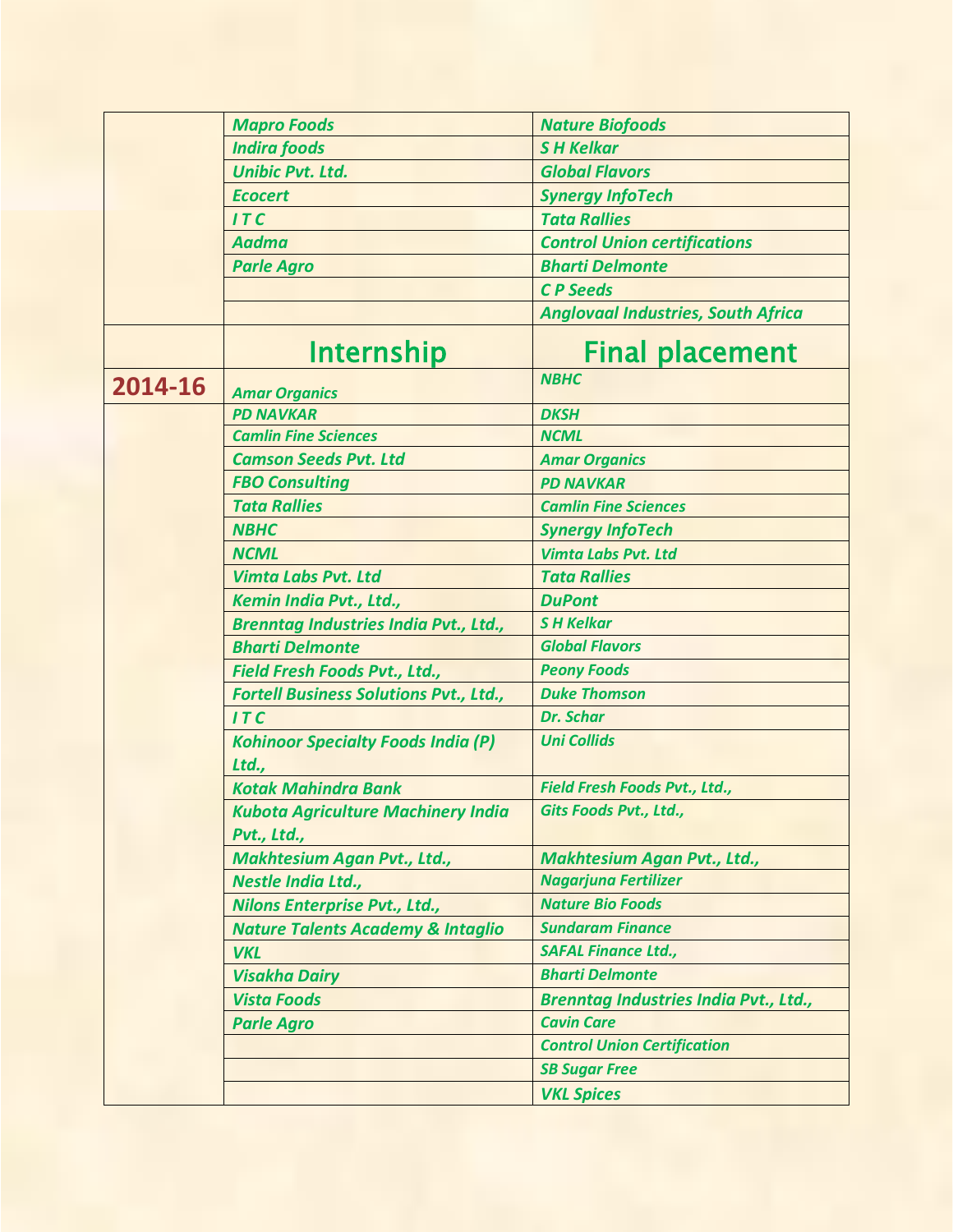| 2015-17 | <b>VKL</b>                             | Self Entrepreneurship - 3 students                   |
|---------|----------------------------------------|------------------------------------------------------|
|         |                                        |                                                      |
|         | <b>Amar Bio organics</b>               | <b>Symega Flavors India (P)Ltd.</b>                  |
|         | Nagarjuna Fertilizer                   | <b>Co-operative Society</b>                          |
|         | <b>Sundaram Finance</b>                | <b>Green Agro</b>                                    |
|         | <b>Bharathi DelMonte</b>               | <b>Unibourn</b>                                      |
|         | <b>Vista Food</b>                      | <b>Ninja Cart</b>                                    |
|         | <b>Coca Cola</b>                       | <b>JC Biotech</b>                                    |
|         | <b>Parle Agro</b>                      | <b>SB Sugar Free</b>                                 |
|         | <b>SH Kelkar</b>                       | <b>Green Agro</b>                                    |
|         | <b>ITC LIMITED</b>                     |                                                      |
|         |                                        | <b>Godrej Agrovet</b>                                |
|         | <b>Fortell Business Solution</b>       | <b>Symrise Flavors India</b>                         |
|         | <b>Syngenta</b>                        | <b>SAFAL Finance Ltd.,</b>                           |
| 2016-18 |                                        |                                                      |
|         | <b>PD Navkar</b>                       | <b>Way Cool Foods and Products</b>                   |
|         |                                        | <b>Vimta Labs</b>                                    |
|         | <b>Heritage Dairy</b>                  |                                                      |
|         | <b>Excepient House</b><br><b>Adama</b> | <b>Excepient House</b>                               |
|         |                                        | <b>Weikfield Foods</b>                               |
|         | <b>Nagarjuna Fertilizers</b>           | <b>SB Sugar Free</b><br><b>Devson India Pvt Ltd.</b> |
|         | <b>Duke Thomson</b>                    |                                                      |
|         | <b>H C Beverages</b>                   | <b>Anjali Foods</b>                                  |
|         | <b>Syngenta</b>                        | <b>Syngenta</b>                                      |
|         | <b>Marico</b>                          | <b>Metaculus Research</b>                            |
|         | <b>Field Fresh</b>                     | <b>Reliance Fresh</b>                                |
|         | <b>Vista Fooods</b>                    | <b>Marico</b>                                        |
|         | <b>Excepient House</b>                 | Self Entrepreneurship- 3 students                    |
|         | <b>Zuari Fertilizer</b>                | <b>Zuari Fertilizer</b>                              |
|         | <b>Classic Ice Cream</b>               | <b>One Fresh</b>                                     |
|         | <b>Metaculus Research</b>              | <b>Future Retail (Big Bazar)</b>                     |
|         | <b>Vadilal</b>                         | <b>Nagarjuna Fertilizer</b>                          |
|         | <b>Coromandel Fertilizer</b>           | <b>HC Beverages</b>                                  |